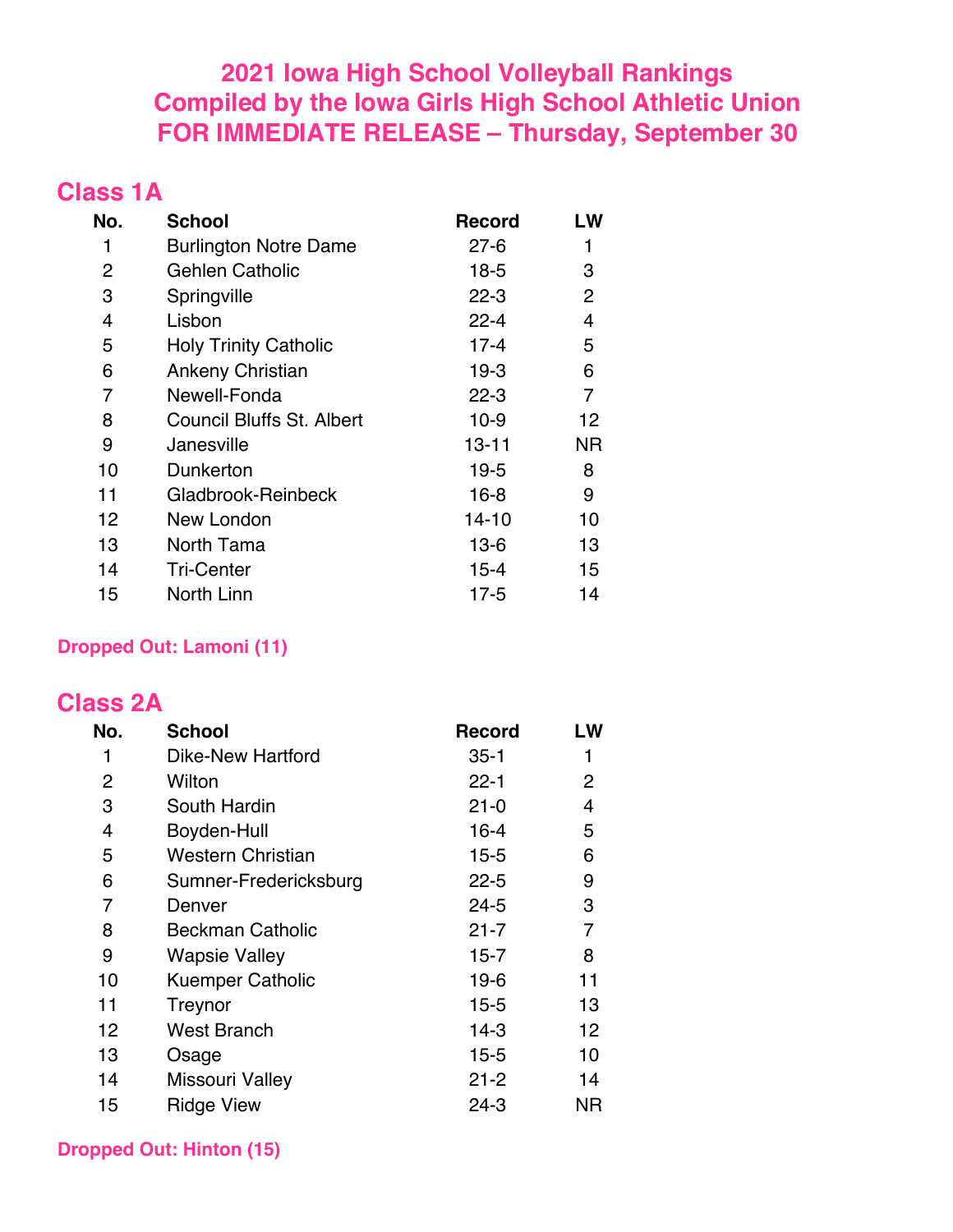## **Class 3A**

| No. | <b>School</b>                | <b>Record</b> | LW |
|-----|------------------------------|---------------|----|
| 1   | <b>West Delaware</b>         | $29 - 3$      | 1  |
| 2   | <b>Davenport Assumption</b>  | $18-3$        | 2  |
| 3   | Des Moines Christian         | $23 - 2$      | 3  |
| 4   | <b>West Liberty</b>          | $19-0$        | 4  |
| 5   | Sheldon                      | $17-3$        | 5  |
| 6   | <b>Unity Christian</b>       | $13 - 3$      | 10 |
| 7   | <b>Mount Vernon</b>          | 18-9          | 7  |
| 8   | Sergeant Bluff-Luton         | $18-5$        | 6  |
| 9   | <b>West Burlington</b>       | $20 - 2$      | 8  |
| 10  | <b>Sioux Center</b>          | $15 - 7$      | 9  |
| 11  | Eddyville-Blakesburg-Fremont | $20-3$        | 11 |
| 12  | Independence                 | $16 - 6$      | 12 |
| 13  | West Lyon                    | $17 - 4$      | 14 |
| 14  | <b>Roland-Story</b>          | $18-5$        | ΝR |
| 15  | Union                        | 14-7          | 13 |

#### **Dropped Out: New Hampton (15)**

### **Class 4A**

| No. | <b>School</b>             | <b>Record</b> | LW |
|-----|---------------------------|---------------|----|
| 1   | Western Dubuque           | 15-3          |    |
| 2   | <b>North Scott</b>        | $20 - 4$      | 2  |
| 3   | Xavier                    | $20 - 2$      | 3  |
| 4   | <b>Marion</b>             | $22 - 4$      | 4  |
| 5   | Glenwood                  | $23 - 2$      | 5  |
| 6   | <b>Waverly-Shell Rock</b> | $22 - 5$      | 7  |
| 7   | Oskaloosa                 | $18 - 4$      | 8  |
| 8   | <b>Bondurant-Farrar</b>   | $22 - 3$      | 6  |
| 9   | North Polk                | $20 - 7$      | 10 |
| 10  | Pella                     | $16 - 5$      | 11 |
| 11  | Clear Creek-Amana         | 14-7          | 9  |
| 12  | Decorah                   | $20 - 2$      | 14 |
| 13  | Indianola                 | $13 - 10$     | 13 |
| 14  | Humboldt                  | $21 - 4$      | 14 |
| 15  | Winterset                 | $9 - 2$       | 12 |

#### **Dropped Out: Benton Community (15)**